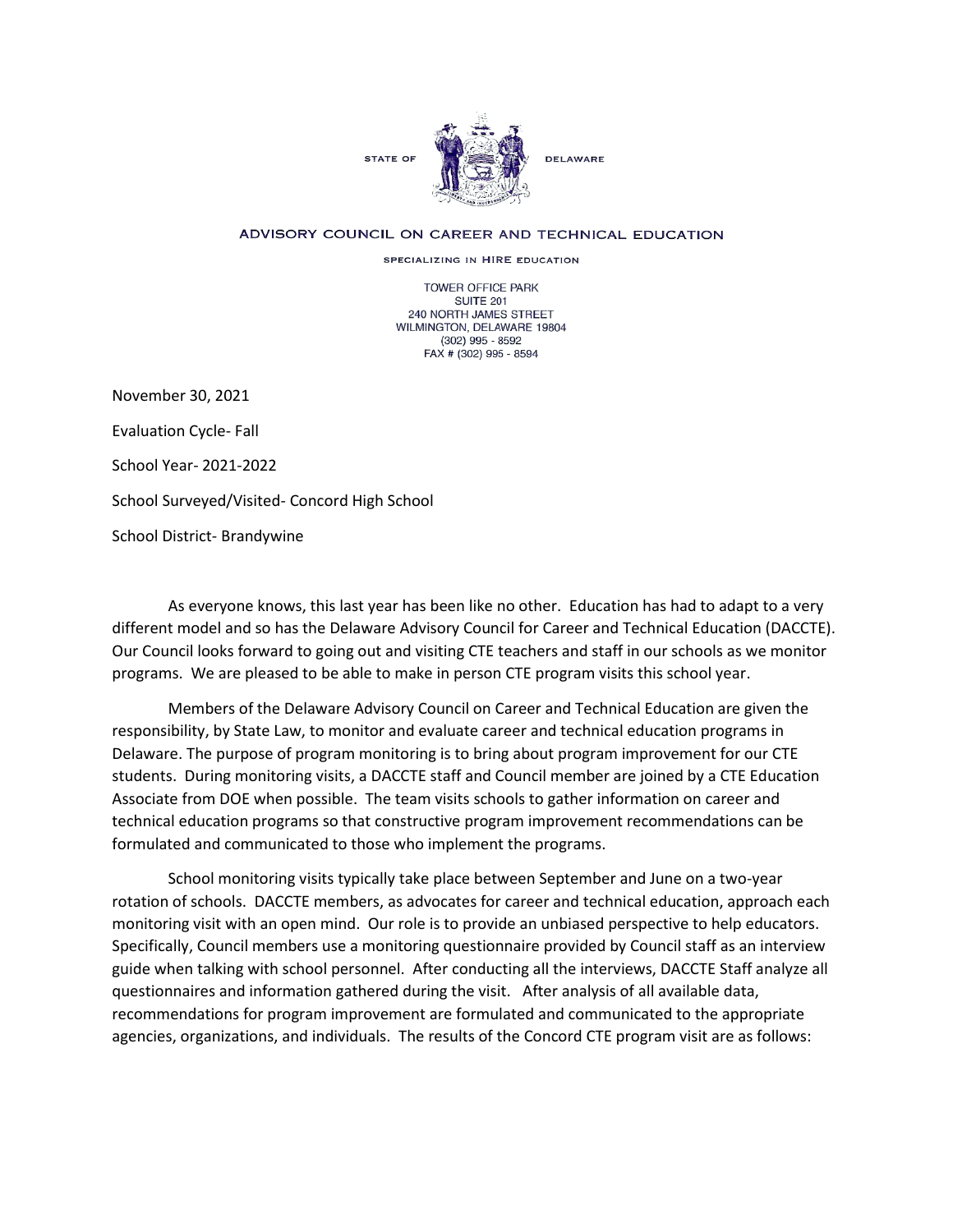• 3 teachers were interviewed, 3 teachers completed the survey. 7 unduplicated contacts.

| Survey/Interview<br>Question   | Data shows<br>this area is<br>being met | Data shows<br>this area<br>needs more<br>focus | Data is<br>inconclusive | <b>Notes</b>      |
|--------------------------------|-----------------------------------------|------------------------------------------------|-------------------------|-------------------|
| Pathways have                  |                                         |                                                |                         |                   |
| sequenced courses              |                                         |                                                |                         |                   |
| Pathways are approved          |                                         |                                                |                         |                   |
| through DOE                    |                                         |                                                |                         |                   |
| English, Math, Science,        |                                         |                                                |                         |                   |
| Social Studies Integration     |                                         |                                                |                         |                   |
| into CTE coursework            |                                         |                                                |                         |                   |
| <b>Facilities</b>              |                                         |                                                |                         |                   |
| <b>Instructional Supplies</b>  |                                         |                                                |                         |                   |
| and Materials                  |                                         |                                                |                         |                   |
| <b>Instructional Equipment</b> |                                         |                                                |                         |                   |
| and Technical Support          |                                         |                                                |                         |                   |
| Advisory Committee in          |                                         |                                                |                         |                   |
| place and supporting CTE       |                                         |                                                |                         |                   |
| programs                       |                                         |                                                |                         |                   |
| CTSO available and             |                                         |                                                |                         |                   |
| participating in Local,        |                                         |                                                |                         |                   |
| State, Regional, and           |                                         |                                                |                         |                   |
| <b>National Level</b>          |                                         |                                                |                         |                   |
| <b>Work-Based Learning</b>     |                                         |                                                |                         | Scheduling        |
| Opportunities                  |                                         |                                                |                         | difficulties.     |
| Pathways prepare               |                                         |                                                |                         |                   |
| students for entry level       |                                         |                                                |                         |                   |
| positions after HS             |                                         |                                                |                         |                   |
| (credentialing, etc.)          |                                         |                                                |                         |                   |
| Career Pathway                 |                                         |                                                |                         |                   |
| <b>Selection Process</b>       |                                         |                                                |                         |                   |
| <b>Education Plans contain</b> |                                         |                                                |                         | Surveys report    |
| Career Pathways                |                                         |                                                |                         | mostly unknown    |
| Programs receive               |                                         |                                                |                         | Staff very unsure |
| Federal/State funding          |                                         |                                                |                         | of funding        |
| (Perkins/509)                  |                                         |                                                |                         | transparency.     |
| <b>Budget</b>                  |                                         |                                                |                         | Affected by       |
| Availability/Development       |                                         |                                                |                         | transparency.     |
| 3 Year Budget/Long             |                                         |                                                |                         | Affected by       |
| <b>Terms Planning</b>          |                                         |                                                |                         | transparency.     |
| Demographics of                |                                         |                                                |                         | Working on        |
| classroom represent            |                                         |                                                |                         | decreasing        |
| demographics of school         |                                         |                                                |                         | gender gap.       |